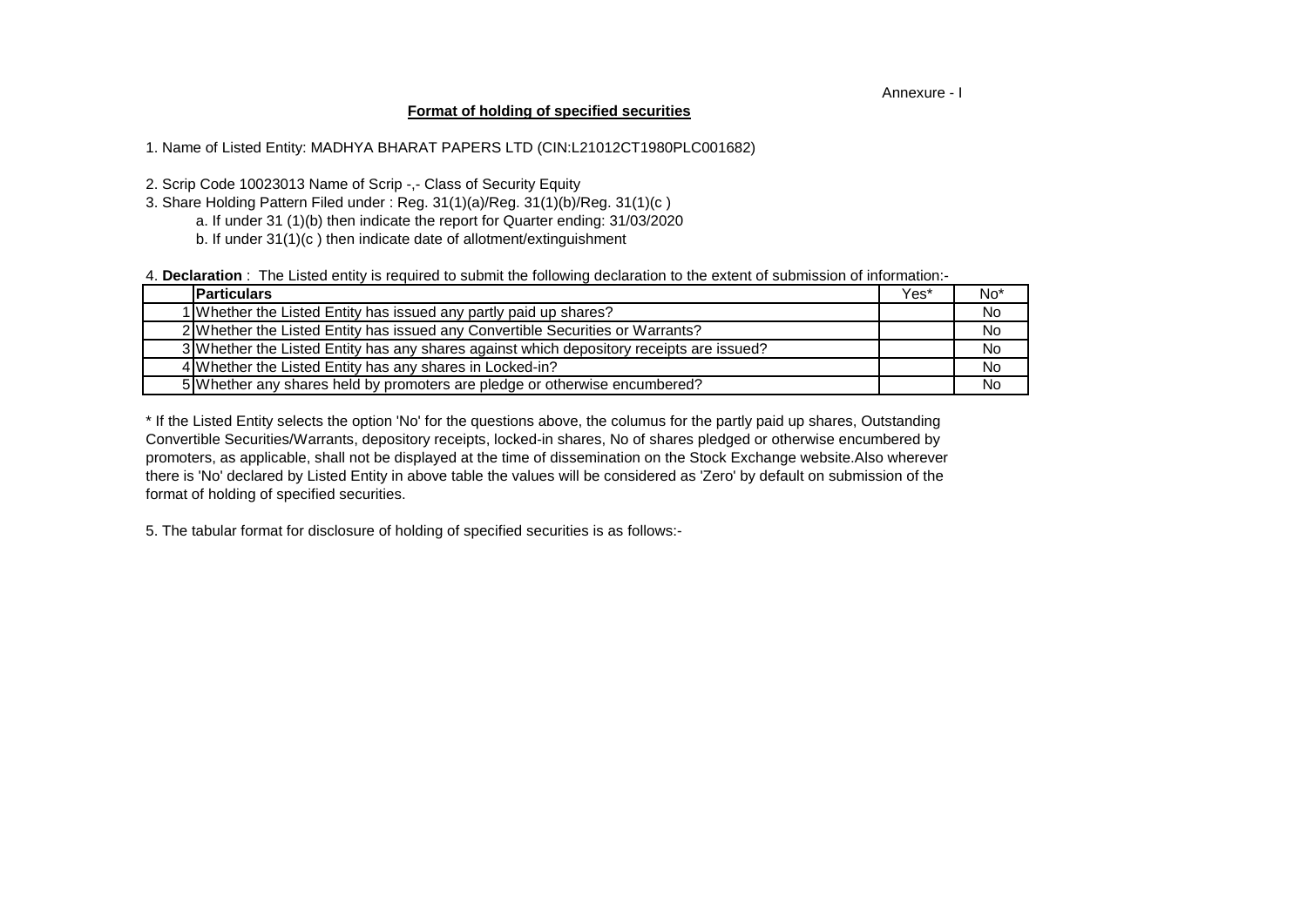## MADHYA BHARAT PAPERS LTD Table I - Summary Statement holding of specified securities as on 31/03/2020

|                         | Category of Nos. of<br>Categ shareholder shareholde shares held |                  | No. of fully<br>paid up equity | No.of Partly<br>paid-up equity Depository<br>shares held | No. of shares<br>underlying<br>Receipts | Total<br>nos.shares held (VIII)<br>$($ VII)= $(IV)$ + | Shareholding<br>as a % of total<br>no. of shares<br>(calculated as<br>per SCRR,<br>1957)<br>As a % of | Class eg:x Class eg:y | No of Voting Rights | Number of Voting Rights held in each class of<br>securities (IX)<br>Total | $%$ of               | No of<br>shares<br>Underlying<br>outstanding<br>convertible<br>securities<br>Total as a (including<br>Warrants) | Shareholding as<br>a % assuming<br>full conversion of<br>convertible<br>securities (as a<br>percentage of<br>diluted share<br>capital)<br>$(XI) = (VII) + (X) As$ | Number of Locked in<br>shares (XII) | As a % of<br>total<br>shares |           | Number of shares<br>pledged or otherwise<br>encumbered (XIII)<br>As a % of<br>total<br>shares | Number of<br>equity<br>shares held<br>lin<br>dematerializ<br>ed form |
|-------------------------|-----------------------------------------------------------------|------------------|--------------------------------|----------------------------------------------------------|-----------------------------------------|-------------------------------------------------------|-------------------------------------------------------------------------------------------------------|-----------------------|---------------------|---------------------------------------------------------------------------|----------------------|-----------------------------------------------------------------------------------------------------------------|-------------------------------------------------------------------------------------------------------------------------------------------------------------------|-------------------------------------|------------------------------|-----------|-----------------------------------------------------------------------------------------------|----------------------------------------------------------------------|
| ory $(I)$ $(II)$<br>(A) | Promoter &                                                      | $rs$ (III)<br>10 | (IV)<br>1948393                | (V)                                                      | (VI)                                    | $(V)+(V)$<br>1948393                                  | $(A+B+C2)$<br>57.1376                                                                                 | 1948393               |                     | 1948393                                                                   | $(A+B+C)$<br>57.1376 | (X)                                                                                                             | a % of (A+B+C2) No. (a)<br>57.1376                                                                                                                                |                                     | held (b)<br>0.0000           | No. (a)   | held (b)<br>0.0000                                                                            | (XIV)<br>1948393                                                     |
|                         | Promoter<br>group                                               |                  |                                |                                                          |                                         |                                                       |                                                                                                       |                       |                     |                                                                           |                      |                                                                                                                 |                                                                                                                                                                   |                                     |                              |           |                                                                                               |                                                                      |
| (B)                     | Public                                                          | 256              | 1461607                        |                                                          |                                         | 1461607                                               | 42.8624                                                                                               | 1461607               |                     | 1461607                                                                   | 42.8624              |                                                                                                                 | 42.8624                                                                                                                                                           |                                     | 0.0000                       | <b>NA</b> |                                                                                               | 1395655                                                              |
| (C)                     | <b>Non</b><br>Promoter -<br>Non Public                          |                  |                                |                                                          |                                         |                                                       |                                                                                                       |                       |                     |                                                                           |                      |                                                                                                                 |                                                                                                                                                                   |                                     |                              | <b>NA</b> |                                                                                               |                                                                      |
| (C1)                    | Shares<br>underlying<br><b>DRs</b>                              |                  |                                |                                                          |                                         |                                                       | <b>NA</b>                                                                                             |                       |                     |                                                                           |                      |                                                                                                                 |                                                                                                                                                                   |                                     |                              | <b>NA</b> |                                                                                               |                                                                      |
| (C2)                    | Shares held<br>Employee<br>Trusts                               |                  |                                |                                                          |                                         |                                                       |                                                                                                       |                       |                     |                                                                           |                      |                                                                                                                 |                                                                                                                                                                   |                                     |                              | <b>NA</b> |                                                                                               |                                                                      |
|                         | Total                                                           | 266              | 3410000                        |                                                          | $\Omega$                                | 3410000                                               | 100.0000                                                                                              | 3410000               | $\mathbf 0$         | 3410000                                                                   | 100.0000             | $\Omega$                                                                                                        | 100.0000                                                                                                                                                          |                                     |                              |           |                                                                                               | 3344048                                                              |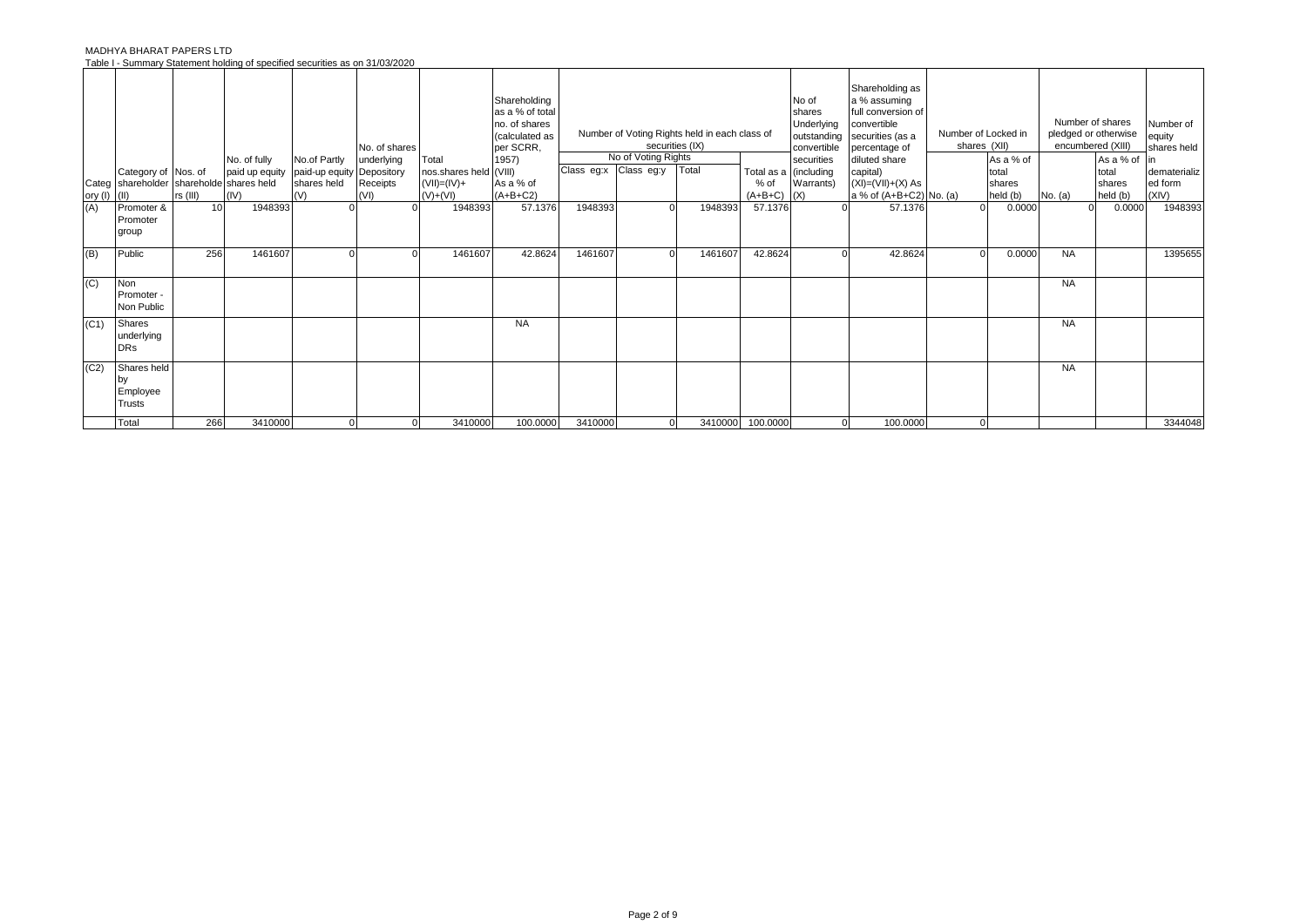|     | MADHYA BHARAT PAPERS LTD                                                                              |                          |      |                 |                       |                               |                                  |                    |                    |                                               |                                  |                |                    |                          |                                 |                            |                  |                      |                  |                |
|-----|-------------------------------------------------------------------------------------------------------|--------------------------|------|-----------------|-----------------------|-------------------------------|----------------------------------|--------------------|--------------------|-----------------------------------------------|----------------------------------|----------------|--------------------|--------------------------|---------------------------------|----------------------------|------------------|----------------------|------------------|----------------|
|     | Table II - Statement Showing shareholding pattern of the Promoter and Promoter Group as on 31/03/2020 |                          |      |                 |                       |                               |                                  |                    |                    |                                               |                                  |                |                    |                          |                                 |                            |                  |                      |                  |                |
|     |                                                                                                       |                          |      |                 |                       |                               |                                  |                    |                    |                                               |                                  |                |                    |                          |                                 |                            |                  |                      |                  |                |
|     |                                                                                                       |                          |      |                 |                       |                               |                                  |                    |                    | Number of Voting Rights held in each class of |                                  |                |                    |                          | Shareholdin                     |                            |                  | Number of shares     |                  |                |
|     |                                                                                                       |                          |      |                 |                       |                               |                                  |                    |                    |                                               | securities (IX)                  |                |                    |                          | q as a %                        | Number of Locked in        |                  | pledged or otherwise |                  |                |
|     |                                                                                                       |                          |      |                 |                       |                               |                                  |                    |                    |                                               | No of Voting Rights              |                |                    |                          | assuming full                   | shares (XII)               |                  | encumbered (XIII)    |                  |                |
|     |                                                                                                       |                          |      |                 |                       |                               |                                  |                    |                    |                                               |                                  |                |                    |                          | conversion                      |                            |                  |                      |                  |                |
|     |                                                                                                       |                          |      |                 |                       |                               |                                  |                    |                    |                                               |                                  |                |                    |                          | of                              |                            |                  |                      |                  |                |
|     |                                                                                                       |                          |      |                 |                       |                               |                                  |                    |                    |                                               |                                  |                |                    |                          | convertible                     |                            |                  |                      |                  |                |
|     |                                                                                                       |                          |      |                 |                       |                               |                                  |                    | Sharehold          |                                               |                                  |                |                    | No of                    | securities                      |                            |                  |                      |                  |                |
|     |                                                                                                       |                          |      |                 |                       |                               |                                  |                    | ing %              |                                               |                                  |                |                    | shares                   | (as a                           |                            |                  |                      |                  |                |
|     |                                                                                                       |                          |      |                 |                       |                               |                                  |                    | calculated         |                                               |                                  |                |                    | Underlying               | percentage                      |                            |                  |                      |                  | Number of      |
|     |                                                                                                       |                          |      |                 |                       |                               | Nos. of                          |                    | as per             |                                               |                                  |                |                    | outstanding              | of diluted                      |                            |                  |                      |                  | equity         |
|     |                                                                                                       |                          |      |                 | No. of fully          |                               | shares                           | Total              | SCRR.              |                                               |                                  |                | Total as<br>a % of | convertible              | share                           |                            |                  |                      | As a % of        | shares held    |
|     |                                                                                                       |                          |      | Nos. of         | paid up<br>equity     | Partly paid-up Depository     | underlying                       | nos.shares<br>held | 1957)<br>As a % of |                                               |                                  |                | Total              | securities<br>(including | capital)<br>$(XI) = (VII) + (X$ |                            | As a % of        |                      | total            | demateriali    |
|     | Category & Name of the                                                                                |                          |      |                 | sharehold shares held | equity shares                 | Receipts                         | $(VII) = (IV) +$   | $(A+B+C2)$         |                                               |                                  |                | Voting             | Warrants)                | As a % of                       |                            | total shares     |                      | shares           | zed form       |
|     | Shareholders (I)                                                                                      | <b>PAN</b>               | (11) | ers (III)       | (IV)                  | held (V)                      | (VI)                             | $(V)+(V)$          | (VIII)             | Class x                                       | Class y   Total                  |                | rights             | (X)                      | $A+B+C2$                        | No. (a)                    | held (b)         | No. (a)              | held (b)         | (XIV)          |
| (1) | Indian                                                                                                |                          |      |                 |                       |                               |                                  |                    |                    |                                               |                                  |                |                    |                          |                                 |                            |                  |                      |                  |                |
|     | Individuals/Hindu undivided                                                                           |                          |      |                 |                       |                               |                                  |                    |                    |                                               |                                  |                |                    |                          |                                 |                            |                  |                      |                  |                |
| (a) | Family                                                                                                |                          |      | 9               | 1902993               | $\mathbf 0$                   |                                  | 1902993            | 55.8062            | 1902993                                       | $\mathbf 0$                      |                | 1902993 55.8062    | $\Omega$                 | 55.8062                         | $\mathbf 0$                | 0.0000           | $\Omega$             | 0.0000           | 1902993        |
|     |                                                                                                       |                          |      |                 |                       |                               |                                  |                    |                    |                                               |                                  |                |                    |                          |                                 |                            |                  |                      |                  |                |
|     | <b>SUDEEP CHITLANGIA</b>                                                                              | ACIPC6093M               |      | $\overline{1}$  | 490000                | $\mathbf 0$                   | $\Omega$                         | 490000             | 14.3695            | 490000                                        | $\overline{0}$                   |                | 490000 14.3695     | $\Omega$                 | 14.3695                         | $\overline{0}$             | 0.0000           | $\Omega$             | 0.0000           | 490000         |
|     | JAYDEEP CHITLANGIA                                                                                    | AEMPC6597A               |      | $\overline{1}$  | 430000                | $\mathbf 0$                   | $\overline{0}$                   | 430000             | 12.6100            | 430000                                        | $\overline{0}$                   |                | 430000 12.6100     | $\Omega$                 | 12.6100                         | $\mathbf 0$                | 0.0000           | $\Omega$             | 0.0000           | 430000         |
|     | SHEELA CHITLANGIA                                                                                     | ACOPC8723G               |      | $\vert$ 1       | 274737                | $\overline{0}$                | $\overline{0}$                   | 274737             | 8.0568             | 274737                                        | $\overline{0}$                   | 274737         | 8.0568             | $\Omega$                 | 8.0568                          | $\mathbf 0$                | 0.0000           | $\Omega$             | 0.0000           | 274737         |
|     | <b>ARCHANA CHITLANGIA</b>                                                                             | AADPC5926E               |      | $\vert$ 1       | 250000                | $\overline{0}$                | $\overline{0}$                   | 250000             | 7.3314             | 250000                                        | $\circ$                          | 250000         | 7.3314             | $\overline{0}$           | 7.3314                          | $\overline{\mathbf{0}}$    | 0.0000           | $\Omega$             | 0.0000           | 250000         |
|     | NIKHILESH CHITLANGIA                                                                                  | AGZPC5164E<br>AGZPC5165F |      | $\vert$ 1<br>1  | 190000                | $\overline{0}$<br>$\mathbf 0$ | $\overline{0}$<br>$\overline{0}$ | 190000             | 5.5718             | 190000                                        | $\overline{0}$<br>$\overline{0}$ | 190000         | 5.5718             | $\Omega$<br>$\Omega$     | 5.5718                          | $\mathbf 0$<br>$\mathbf 0$ | 0.0000<br>0.0000 | $\Omega$<br>$\Omega$ | 0.0000<br>0.0000 | 190000         |
|     | SHREYA KANORIA<br>ABHISHEK CHITLANGIA                                                                 | AGZPC5166G               |      | $\vert$ 1       | 85000<br>67064        | $\mathbf 0$                   | $\overline{0}$                   | 85000<br>67064     | 2.4927<br>1.9667   | 85000<br>67064                                | $\overline{0}$                   | 85000<br>67064 | 2.4927<br>1.9667   | $\Omega$                 | 2.4927<br>1.9667                | $\mathbf 0$                | 0.0000           | $\Omega$             | 0.0000           | 85000<br>67064 |
|     | <b>AKHILESH CHITLANGIA</b>                                                                            | AGXPC2517P               |      | 1               | 67064                 | $\overline{0}$                | $\Omega$                         | 67064              | 1.9667             | 67064                                         | $\circ$                          | 67064          | 1.9667             | $\Omega$                 | 1.9667                          | $\mathbf 0$                | 0.0000           | $\Omega$             | 0.0000           | 67064          |
|     | SUNITA CHITLANGIA                                                                                     | ACTPC0400F               |      | $\overline{1}$  | 49128                 | $\overline{0}$                | $\Omega$                         | 49128              | 1.4407             | 49128                                         | $\overline{0}$                   | 49128          | 1.4407             | $\Omega$                 | 1.4407                          | $\mathbf 0$                | 0.0000           | $\Omega$             | 0.0000           | 49128          |
|     | Central Government/State                                                                              |                          |      |                 |                       |                               |                                  |                    |                    |                                               |                                  |                |                    |                          |                                 |                            |                  |                      |                  |                |
| (b) | Government(s)                                                                                         |                          |      |                 |                       |                               |                                  |                    |                    |                                               |                                  |                |                    |                          |                                 |                            |                  |                      |                  |                |
|     |                                                                                                       |                          |      |                 |                       |                               |                                  |                    |                    |                                               |                                  |                |                    |                          |                                 |                            |                  |                      |                  |                |
| (c) | <b>Financial Institutions/Banks</b>                                                                   |                          |      |                 |                       |                               |                                  |                    |                    |                                               |                                  |                |                    |                          |                                 |                            |                  |                      |                  |                |
|     |                                                                                                       |                          |      |                 |                       |                               |                                  |                    |                    |                                               |                                  |                |                    |                          |                                 |                            |                  |                      |                  |                |
| (d) | Any Other (specify)                                                                                   |                          |      |                 |                       |                               |                                  |                    |                    |                                               |                                  |                |                    |                          |                                 |                            |                  |                      |                  |                |
|     |                                                                                                       |                          |      |                 |                       |                               | $\Omega$                         |                    |                    |                                               |                                  |                |                    | $\Omega$                 |                                 |                            |                  |                      |                  |                |
|     | <b>Bodies Corporate</b>                                                                               |                          |      |                 | 45400                 | $\mathbf 0$                   |                                  | 45400              | 1.3314             | 45400                                         | $\overline{0}$                   | 45400          | 1.3314             |                          | 1.3314                          | $\mathbf 0$                | 0.0000           |                      | 0.0000           | 45400          |
|     |                                                                                                       |                          |      |                 |                       |                               |                                  |                    |                    |                                               |                                  |                |                    |                          |                                 |                            |                  |                      |                  |                |
|     | CHITLANGIA MEDICAL SOCIETY AAATC4505E                                                                 |                          |      |                 | 45400                 | $\Omega$                      |                                  | 45400              | 1.3314             | 45400                                         | $\Omega$                         | 45400          | 1.3314             |                          | 1.3314                          | $\Omega$                   | 0.0000           |                      | 0.0000           | 45400          |
|     | Sub Total                                                                                             |                          |      | 10              | 1948393               | $\mathbf 0$                   | $\overline{0}$                   | 1948393            | 57.1376            | 1948393                                       | 0                                |                | 1948393 57.1376    | $\Omega$                 | 57.1376                         | $\Omega$                   | 0.0000           | $\Omega$             | 0.0000           | 1948393        |
|     |                                                                                                       |                          |      |                 |                       |                               |                                  |                    |                    |                                               |                                  |                |                    |                          |                                 |                            |                  |                      |                  |                |
| (2) | Foreign                                                                                               |                          |      |                 |                       |                               |                                  |                    |                    |                                               |                                  |                |                    |                          |                                 |                            |                  |                      |                  |                |
|     | Individuals (Non-Resident                                                                             |                          |      |                 |                       |                               |                                  |                    |                    |                                               |                                  |                |                    |                          |                                 |                            |                  |                      |                  |                |
| (a) | Individuals/Foreign Individuals)                                                                      |                          |      |                 |                       |                               |                                  |                    |                    |                                               |                                  |                |                    |                          |                                 |                            |                  |                      |                  |                |
|     | Government                                                                                            |                          |      |                 |                       |                               |                                  |                    |                    |                                               |                                  |                |                    |                          |                                 |                            |                  |                      |                  |                |
| (b) |                                                                                                       |                          |      |                 |                       |                               |                                  |                    |                    |                                               |                                  |                |                    |                          |                                 |                            |                  |                      |                  |                |
|     | Institutions                                                                                          |                          |      |                 |                       |                               |                                  |                    |                    |                                               |                                  |                |                    |                          |                                 |                            |                  |                      |                  |                |
|     |                                                                                                       |                          |      |                 |                       |                               |                                  |                    |                    |                                               |                                  |                |                    |                          |                                 |                            |                  |                      |                  |                |
| (d) | Foreign Portfolio Investor                                                                            |                          |      |                 |                       |                               |                                  |                    |                    |                                               |                                  |                |                    |                          |                                 |                            |                  |                      |                  |                |
|     |                                                                                                       |                          |      |                 |                       |                               |                                  |                    |                    |                                               |                                  |                |                    |                          |                                 |                            |                  |                      |                  |                |
| (e) | Any Other (specify)                                                                                   |                          |      |                 |                       |                               |                                  |                    |                    |                                               |                                  |                |                    |                          |                                 |                            |                  |                      |                  |                |
|     |                                                                                                       |                          |      |                 |                       |                               |                                  |                    |                    |                                               |                                  |                |                    |                          |                                 |                            |                  |                      |                  |                |
|     | Sub Total                                                                                             |                          |      | $\overline{0}$  | $\mathbf{0}$          | $\mathbf 0$                   | $\Omega$                         | $\overline{0}$     | 0.0000             | $\Omega$                                      | $\Omega$                         | $\overline{0}$ | 0.0000             | $\Omega$                 | 0.0000                          | $\Omega$                   | 0.0000           | $\Omega$             | 0.0000           |                |
|     | <b>Total Shareholding of Promoter</b>                                                                 |                          |      |                 |                       |                               |                                  |                    |                    |                                               |                                  |                |                    |                          |                                 |                            |                  |                      |                  |                |
|     | and Promoter Group                                                                                    |                          |      |                 |                       |                               |                                  |                    |                    |                                               |                                  |                |                    |                          |                                 |                            |                  |                      |                  |                |
|     | $(A)=(A)(1)+(A)(2)$                                                                                   |                          |      | 10 <sup>1</sup> | 1948393               |                               |                                  | 1948393            | 57.1376            | 1948393                                       | $\Omega$                         |                | 1948393 57.1376    |                          | 57.1376                         | $\Omega$                   | 0.0000           | $\Omega$             | 0.0000           | 1948393        |
|     |                                                                                                       |                          |      |                 |                       |                               |                                  |                    |                    |                                               |                                  |                |                    |                          |                                 |                            |                  |                      |                  |                |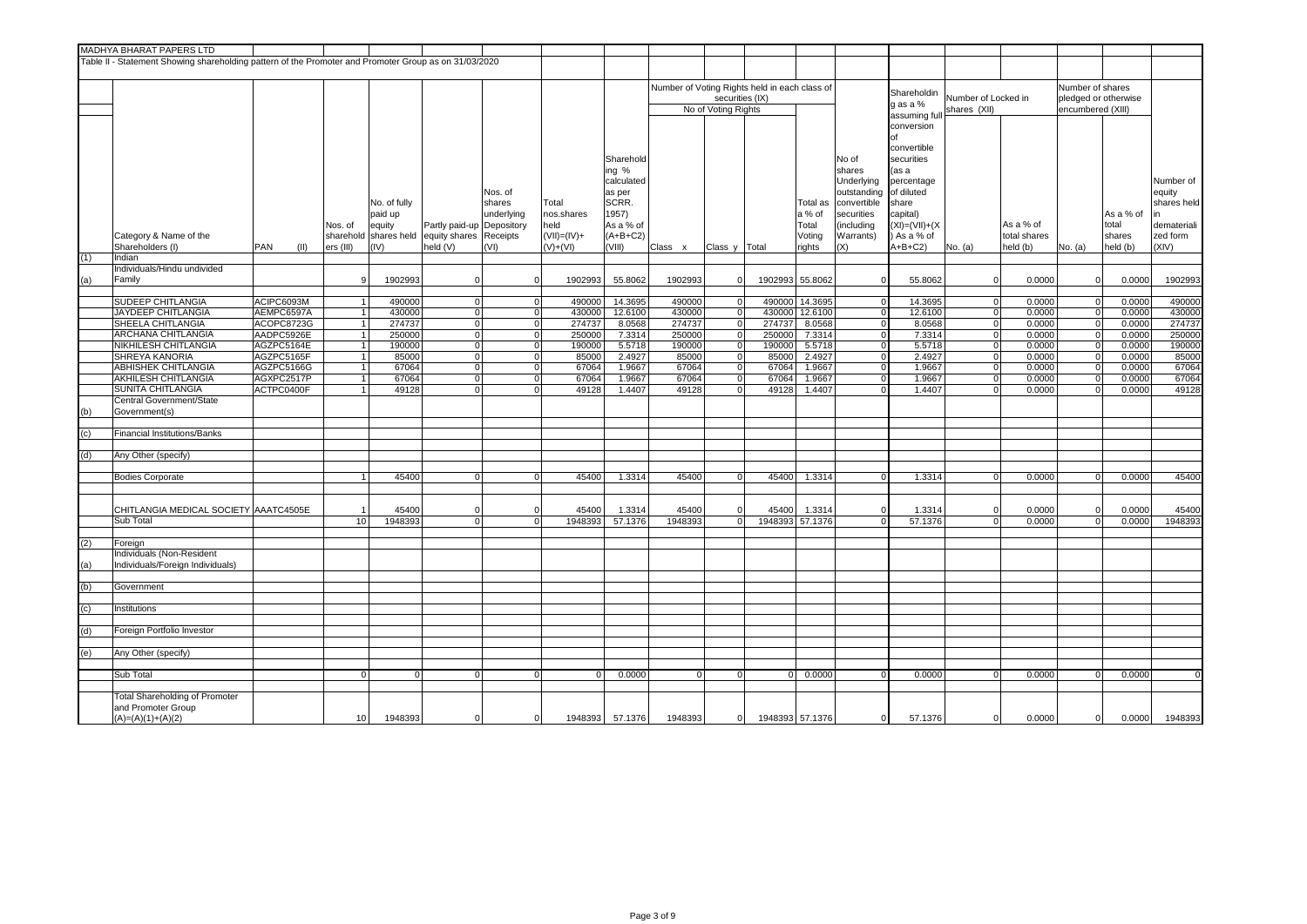|            | MADHYA BHARAT PAPERS LTD                                                                      |            |                                   |                                                                 |                                                 |                                                     |                                                               |                                                                                                   |         |                     |                                                                  |                                              |                                                                                                             |                                                                                                                                                                  |                                     |                                          |                                       |                                                                        |                                                                                     |
|------------|-----------------------------------------------------------------------------------------------|------------|-----------------------------------|-----------------------------------------------------------------|-------------------------------------------------|-----------------------------------------------------|---------------------------------------------------------------|---------------------------------------------------------------------------------------------------|---------|---------------------|------------------------------------------------------------------|----------------------------------------------|-------------------------------------------------------------------------------------------------------------|------------------------------------------------------------------------------------------------------------------------------------------------------------------|-------------------------------------|------------------------------------------|---------------------------------------|------------------------------------------------------------------------|-------------------------------------------------------------------------------------|
|            | Table III - Statement Showing shareholding pattern of the Public shareholder as on 31/03/2020 |            |                                   |                                                                 |                                                 |                                                     |                                                               |                                                                                                   |         |                     |                                                                  |                                              |                                                                                                             |                                                                                                                                                                  |                                     |                                          |                                       |                                                                        |                                                                                     |
|            |                                                                                               |            |                                   |                                                                 |                                                 |                                                     |                                                               |                                                                                                   |         | No of Voting Rights | Number of Voting Rights held in each class of<br>securities (IX) |                                              |                                                                                                             | Shareholding<br>as a %                                                                                                                                           | Number of Locked in<br>shares (XII) |                                          |                                       | Number of<br>shares<br>pledged or<br>otherwise<br>encumbered<br>(XIII) |                                                                                     |
| (1)<br>(a) | Category & Name of the<br>Shareholders (I)<br>Institutions<br>Mutual Funds / UTI              | PAN (II)   | Nos. of<br>sharehold<br>ers (III) | No. of fully<br>paid up<br>equity<br>shares held shares<br>(IV) | Partly paid-underlying<br>up equity<br>held (V) | Nos. of<br>shares<br>Depository<br>Receipts<br>(VI) | Total<br>nos.shares<br>held<br>$(VII) = (IV) +$<br>$(V)+(VI)$ | Sharehol<br>ding %<br>calculate<br>d as per<br>SCRR.<br>1957) As<br>a % of<br>$(A+B+C2$<br>(VIII) | Class x | Class y Total       |                                                                  | Total as a<br>% of Total<br>Voting<br>rights | No of<br>shares<br>Underlying<br>outstanding<br>convertible<br>securities<br>(including<br>Warrants)<br>(X) | assuming full<br>conversion of<br>convertible<br>securities (as<br>a percentage<br>of diluted<br>share capital)<br>$(XI) = (VII) + (X)$<br>As a % of<br>$A+B+C2$ | No. (a)                             | As a % of<br>total<br>shares<br>held (b) | No.<br>(Not<br>applic<br>able)<br>(a) | of total<br>shares<br>held<br>(Not<br>applica<br>ble) (b)              | As a % Number<br>of equity<br>shares<br>held in<br>demateria<br>lized form<br>(XIV) |
|            |                                                                                               |            |                                   |                                                                 |                                                 |                                                     |                                                               |                                                                                                   |         |                     |                                                                  |                                              |                                                                                                             |                                                                                                                                                                  |                                     |                                          |                                       |                                                                        |                                                                                     |
| (b)        | Venture Capital Funds                                                                         |            |                                   |                                                                 |                                                 |                                                     |                                                               |                                                                                                   |         |                     |                                                                  |                                              |                                                                                                             |                                                                                                                                                                  |                                     |                                          |                                       |                                                                        |                                                                                     |
| (c)        | Alternate Investment Funds                                                                    |            |                                   |                                                                 |                                                 |                                                     |                                                               |                                                                                                   |         |                     |                                                                  |                                              |                                                                                                             |                                                                                                                                                                  |                                     |                                          |                                       |                                                                        |                                                                                     |
|            |                                                                                               |            |                                   |                                                                 |                                                 |                                                     |                                                               |                                                                                                   |         |                     |                                                                  |                                              |                                                                                                             |                                                                                                                                                                  |                                     |                                          |                                       |                                                                        |                                                                                     |
| (d)        | Foreign Venture Capital Investors                                                             |            |                                   |                                                                 |                                                 |                                                     |                                                               |                                                                                                   |         |                     |                                                                  |                                              |                                                                                                             |                                                                                                                                                                  |                                     |                                          |                                       |                                                                        |                                                                                     |
| (e)        | Foreign Portfolio Investors                                                                   |            |                                   |                                                                 |                                                 |                                                     |                                                               |                                                                                                   |         |                     |                                                                  |                                              |                                                                                                             |                                                                                                                                                                  |                                     |                                          |                                       |                                                                        |                                                                                     |
|            |                                                                                               |            |                                   |                                                                 |                                                 |                                                     |                                                               |                                                                                                   |         |                     |                                                                  |                                              |                                                                                                             |                                                                                                                                                                  |                                     |                                          |                                       |                                                                        |                                                                                     |
|            | Financial Institutions / Banks                                                                |            | 5                                 | 692919                                                          | $\mathbf 0$                                     | $\overline{0}$                                      | 692919                                                        | 20.3202                                                                                           | 692919  | $\overline{0}$      | 692919                                                           | 20.3202                                      | $\mathbf 0$                                                                                                 | 20.3202                                                                                                                                                          | $\mathbf{0}$                        | 0.0000                                   | <b>NA</b>                             |                                                                        | 692919                                                                              |
|            |                                                                                               |            |                                   |                                                                 |                                                 |                                                     |                                                               |                                                                                                   |         |                     |                                                                  |                                              |                                                                                                             |                                                                                                                                                                  |                                     |                                          |                                       |                                                                        |                                                                                     |
|            | <b>IFCILTD</b>                                                                                | AAACT0668G |                                   | 277436                                                          | $\mathbf 0$                                     | $\mathbf 0$                                         | 277436                                                        | 8.1360                                                                                            | 277436  | $\overline{0}$      | 277436                                                           | 8.1360                                       | $\mathbf 0$                                                                                                 | 8.1360                                                                                                                                                           | 0                                   | 0.0000                                   | <b>NA</b>                             |                                                                        | 277436                                                                              |
|            | <b>ICICI BANK LTD</b>                                                                         | AAACI1195H |                                   | 227150                                                          | $\mathbf 0$                                     | $\mathbf 0$                                         | 227150                                                        | 6.6613                                                                                            | 227150  | $\overline{0}$      | 227150                                                           | 6.6613                                       | $\mathbf 0$                                                                                                 | 6.6613                                                                                                                                                           | $\mathbf 0$                         | 0.0000                                   | <b>NA</b>                             |                                                                        | 227150                                                                              |
|            | <b>STATE BANK OF INDIA</b>                                                                    | AAACS8577K |                                   | 136515                                                          | $\mathbf 0$                                     | 0                                                   | 136515                                                        | 4.0034                                                                                            | 136515  | $\overline{0}$      | 136515                                                           | 4.0034                                       | $\mathbf 0$                                                                                                 | 4.0034                                                                                                                                                           | $\mathbf 0$                         | 0.0000                                   | <b>NA</b>                             |                                                                        | 136515                                                                              |
|            |                                                                                               |            |                                   |                                                                 |                                                 |                                                     |                                                               |                                                                                                   |         |                     |                                                                  |                                              |                                                                                                             |                                                                                                                                                                  |                                     |                                          |                                       |                                                                        |                                                                                     |
| (g)        | <b>Insurance Companies</b>                                                                    |            |                                   |                                                                 |                                                 |                                                     |                                                               |                                                                                                   |         |                     |                                                                  |                                              |                                                                                                             |                                                                                                                                                                  |                                     |                                          |                                       |                                                                        |                                                                                     |
|            |                                                                                               |            |                                   |                                                                 |                                                 |                                                     |                                                               |                                                                                                   |         |                     |                                                                  |                                              |                                                                                                             |                                                                                                                                                                  |                                     |                                          |                                       |                                                                        |                                                                                     |
| (h)        | Provident Funds / Pension Funds                                                               |            |                                   |                                                                 |                                                 |                                                     |                                                               |                                                                                                   |         |                     |                                                                  |                                              |                                                                                                             |                                                                                                                                                                  |                                     |                                          |                                       |                                                                        |                                                                                     |
| (i)        | Any Other (specify)                                                                           |            |                                   |                                                                 |                                                 |                                                     |                                                               |                                                                                                   |         |                     |                                                                  |                                              |                                                                                                             |                                                                                                                                                                  |                                     |                                          |                                       |                                                                        |                                                                                     |
|            |                                                                                               |            |                                   |                                                                 |                                                 |                                                     |                                                               |                                                                                                   |         |                     |                                                                  |                                              |                                                                                                             |                                                                                                                                                                  |                                     |                                          |                                       |                                                                        |                                                                                     |
|            | Sub Total                                                                                     |            | 5                                 | 692919                                                          | $\mathbf 0$                                     | $\mathbf{0}$                                        | 692919                                                        | 20.3202                                                                                           | 692919  | $\overline{0}$      | 692919                                                           | 20.3202                                      | $\mathbf 0$                                                                                                 | 20.3202                                                                                                                                                          | $\mathbf 0$                         | 0.0000                                   | <b>NA</b>                             |                                                                        | 692919                                                                              |
| (2)        | Central Government / State<br>Government(s) / President of India                              |            |                                   |                                                                 |                                                 |                                                     |                                                               |                                                                                                   |         |                     |                                                                  |                                              |                                                                                                             |                                                                                                                                                                  |                                     |                                          |                                       |                                                                        |                                                                                     |
| (3)        | Non-Institutions                                                                              |            |                                   |                                                                 |                                                 |                                                     |                                                               |                                                                                                   |         |                     |                                                                  |                                              |                                                                                                             |                                                                                                                                                                  |                                     |                                          |                                       |                                                                        |                                                                                     |
| (a)        | Individuals-                                                                                  |            |                                   |                                                                 |                                                 |                                                     |                                                               |                                                                                                   |         |                     |                                                                  |                                              |                                                                                                             |                                                                                                                                                                  |                                     |                                          |                                       |                                                                        |                                                                                     |
|            |                                                                                               |            |                                   |                                                                 |                                                 |                                                     |                                                               |                                                                                                   |         |                     |                                                                  |                                              |                                                                                                             |                                                                                                                                                                  |                                     |                                          |                                       |                                                                        |                                                                                     |
|            | i. Individual shareholders holding<br>nominal share capital upto Rs.2<br>lakhs                |            | 232                               | 86251                                                           | $\mathbf 0$                                     | $\Omega$                                            | 86251                                                         | 2.5294                                                                                            | 86251   | $\Omega$            | 86251                                                            | 2.5294                                       | $\Omega$                                                                                                    | 2.5294                                                                                                                                                           | $\mathbf{0}$                        | 0.0000                                   | <b>NA</b>                             |                                                                        | 37399                                                                               |
|            | ii.Individual shareholders holding<br>nominal share capital in excess of<br>Rs.2 lakhs        |            | 5                                 | 454137                                                          | $\mathbf 0$                                     | $\Omega$                                            | 454137                                                        | 13.3178                                                                                           | 454137  | $\Omega$            | 454137                                                           | 13.3178                                      | $\Omega$                                                                                                    | 13.3178                                                                                                                                                          | $\mathbf 0$                         | 0.0000                                   | <b>NA</b>                             |                                                                        | 454137                                                                              |
|            |                                                                                               |            |                                   |                                                                 |                                                 |                                                     |                                                               |                                                                                                   |         |                     |                                                                  |                                              |                                                                                                             |                                                                                                                                                                  |                                     |                                          |                                       |                                                                        |                                                                                     |
|            | <b>PIYUSH SHARMA</b>                                                                          | AWZPS5959D | $\overline{1}$                    | 131468                                                          | $\mathbf 0$                                     | 0                                                   | 131468                                                        | 3.8554                                                                                            | 131468  | $\overline{0}$      | 131468                                                           | 3.8554                                       | $\mathbf 0$                                                                                                 | 3.8554                                                                                                                                                           | $\mathbf 0$                         | 0.0000                                   | <b>NA</b>                             |                                                                        | 131468                                                                              |
|            | <b>KIRAN DAMANI</b>                                                                           | ACQPD3130N |                                   | 95736                                                           | $\mathbf 0$                                     | $\overline{0}$                                      | 95736                                                         | 2.8075                                                                                            | 95736   | $\overline{O}$      | 95736                                                            | 2.8075                                       | $\mathbf 0$                                                                                                 | 2.8075                                                                                                                                                           | $\mathbf 0$                         | 0.0000                                   | <b>NA</b>                             |                                                                        | 95736                                                                               |
|            | NARPAT SINGH KOTHARI                                                                          | AEXPK7019N | $\overline{1}$                    | 95733                                                           | $\mathbf 0$                                     | $\overline{0}$                                      | 95733                                                         | 2.8074                                                                                            | 95733   | $\overline{0}$      | 95733                                                            | 2.8074                                       | 0                                                                                                           | 2.8074                                                                                                                                                           | $\mathbf 0$                         | 0.0000                                   | <b>NA</b>                             |                                                                        | 95733                                                                               |
|            | <b>JAWAHAR PANCHAMIA</b>                                                                      | AFSPP0654C | -1                                | 90000                                                           | $\mathbf 0$                                     | $\mathbf 0$                                         | 90000                                                         | 2.6393                                                                                            | 90000   | 0                   | 90000                                                            | 2.6393                                       | 0                                                                                                           | 2.6393                                                                                                                                                           | $\mathbf 0$                         | 0.0000                                   | <b>NA</b>                             |                                                                        | 90000                                                                               |
|            | <b>URMILA DESAI</b>                                                                           | ADFPD9630D |                                   | 41200                                                           | $\mathbf 0$                                     | $\overline{0}$                                      | 41200                                                         | 1.2082                                                                                            | 41200   | $\overline{0}$      | 41200                                                            | 1.2082                                       | $\mathbf 0$                                                                                                 | 1.2082                                                                                                                                                           | $\mathbf 0$                         | 0.0000                                   | <b>NA</b>                             |                                                                        | 41200                                                                               |
|            |                                                                                               |            |                                   |                                                                 |                                                 |                                                     |                                                               |                                                                                                   |         |                     |                                                                  |                                              |                                                                                                             |                                                                                                                                                                  |                                     |                                          |                                       |                                                                        |                                                                                     |
| (b)        | NBFCs registered with RBI                                                                     |            |                                   |                                                                 |                                                 |                                                     |                                                               |                                                                                                   |         |                     |                                                                  |                                              |                                                                                                             |                                                                                                                                                                  |                                     |                                          |                                       |                                                                        |                                                                                     |
| (c)        | <b>Employee Trusts</b>                                                                        |            |                                   |                                                                 |                                                 |                                                     |                                                               |                                                                                                   |         |                     |                                                                  |                                              |                                                                                                             |                                                                                                                                                                  |                                     |                                          |                                       |                                                                        |                                                                                     |
|            |                                                                                               |            |                                   |                                                                 |                                                 |                                                     |                                                               |                                                                                                   |         |                     |                                                                  |                                              |                                                                                                             |                                                                                                                                                                  |                                     |                                          |                                       |                                                                        |                                                                                     |
|            |                                                                                               |            |                                   |                                                                 |                                                 |                                                     |                                                               |                                                                                                   |         |                     |                                                                  |                                              |                                                                                                             |                                                                                                                                                                  |                                     |                                          |                                       |                                                                        |                                                                                     |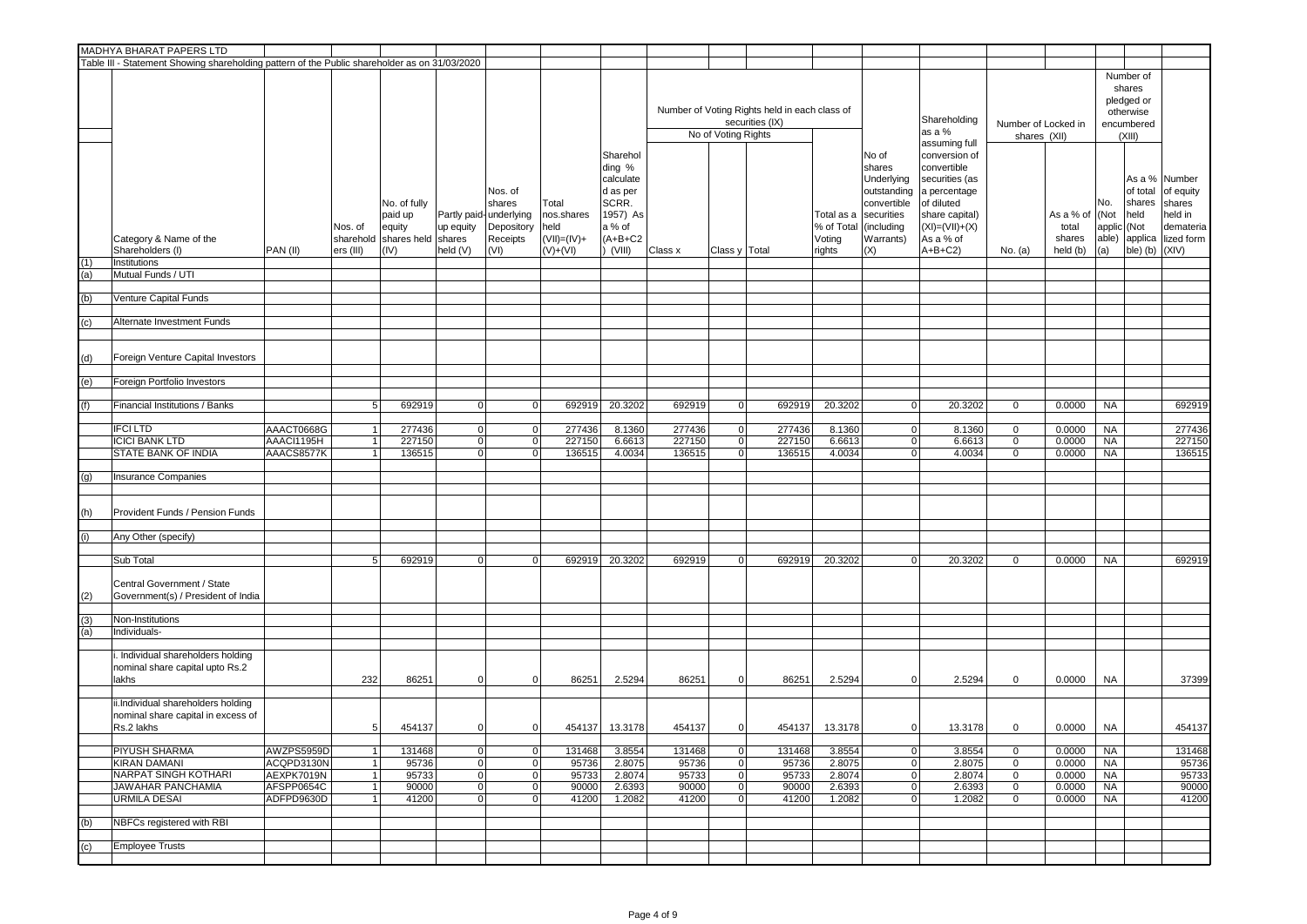|     | <b>MADHYA BHARAT PAPERS LTD</b>                                                               |                          |                      |                                                                    |                                 |                                                                               |                                                            |                                                                                                    |                 |                     |                                                                  |                  |                                                                                                                                   |                                                                                                                                                 |                                     |                                          |                                                                        |                                                       |                                                                                     |
|-----|-----------------------------------------------------------------------------------------------|--------------------------|----------------------|--------------------------------------------------------------------|---------------------------------|-------------------------------------------------------------------------------|------------------------------------------------------------|----------------------------------------------------------------------------------------------------|-----------------|---------------------|------------------------------------------------------------------|------------------|-----------------------------------------------------------------------------------------------------------------------------------|-------------------------------------------------------------------------------------------------------------------------------------------------|-------------------------------------|------------------------------------------|------------------------------------------------------------------------|-------------------------------------------------------|-------------------------------------------------------------------------------------|
|     | Table III - Statement Showing shareholding pattern of the Public shareholder as on 31/03/2020 |                          |                      |                                                                    |                                 |                                                                               |                                                            |                                                                                                    |                 |                     |                                                                  |                  |                                                                                                                                   |                                                                                                                                                 |                                     |                                          |                                                                        |                                                       |                                                                                     |
|     |                                                                                               |                          |                      |                                                                    |                                 |                                                                               |                                                            |                                                                                                    |                 | No of Voting Rights | Number of Voting Rights held in each class of<br>securities (IX) |                  |                                                                                                                                   | Shareholding<br>as a %<br>assuming full                                                                                                         | Number of Locked in<br>shares (XII) |                                          | Number of<br>shares<br>pledged or<br>otherwise<br>encumbered<br>(XIII) |                                                       |                                                                                     |
|     | Category & Name of the<br>Shareholders (I)                                                    | PAN (II)                 | Nos. of<br>ers (III) | No. of fully<br>paid up<br>equity<br>sharehold shares held<br>(IV) | up equity<br>shares<br>held (V) | Nos. of<br>shares<br>Partly paid-underlying<br>Depository<br>Receipts<br>(VI) | Total<br>nos.shares<br>held<br>$(VII)=(IV)+$<br>$(V)+(VI)$ | Sharehol<br>ding %<br>calculate<br>d as per<br>SCRR.<br>1957) As<br>a % of<br>$(A+B+C2)$<br>(VIII) | Class x         | Class y   Total     |                                                                  | Voting<br>rights | No of<br>shares<br>Underlying<br>outstanding<br>convertible<br>Total as a Securities<br>% of Total (including<br>Warrants)<br>(X) | conversion of<br>convertible<br>securities (as<br>a percentage<br>of diluted<br>share capital)<br>$(XI) = (VII) + (X)$<br>As a % of<br>$A+B+C2$ | No. (a)                             | As a % of<br>total<br>shares<br>held (b) | No.<br>(Not<br>applic (Not<br>able)<br>(a)                             | <b>Ishares</b><br>held<br>applica<br>ble) (b) $(XIV)$ | As a % Number<br>of total of equity<br>shares<br>held in<br>demateria<br>lized form |
|     | Overseas Depositories (holding<br>DRs) (balancing figure)                                     |                          |                      |                                                                    |                                 |                                                                               |                                                            |                                                                                                    |                 |                     |                                                                  |                  |                                                                                                                                   |                                                                                                                                                 |                                     |                                          |                                                                        |                                                       |                                                                                     |
|     |                                                                                               |                          |                      |                                                                    |                                 |                                                                               |                                                            |                                                                                                    |                 |                     |                                                                  |                  |                                                                                                                                   |                                                                                                                                                 |                                     |                                          |                                                                        |                                                       |                                                                                     |
| (e) | Any Other (specify)                                                                           |                          |                      |                                                                    |                                 |                                                                               |                                                            |                                                                                                    |                 |                     |                                                                  |                  |                                                                                                                                   |                                                                                                                                                 |                                     |                                          |                                                                        |                                                       |                                                                                     |
|     | <b>Bodies Corporate</b>                                                                       |                          | 14                   | 228300                                                             | $\Omega$                        |                                                                               | 228300                                                     | 6.6950                                                                                             | 228300          | $\Omega$            | 228300                                                           | 6.6950           | $\Omega$                                                                                                                          | 6.6950                                                                                                                                          | $\Omega$                            | 0.0000                                   | <b>NA</b>                                                              |                                                       | 211200                                                                              |
|     | <b>PRACHUR MERCHANTS</b><br><b>PRIVATE LIMITED</b><br>LOWER VYAPAR PVT. LTD                   | AABCP5165B<br>AAFCS4794P |                      | 150000<br>48700                                                    | $\overline{0}$                  |                                                                               | 150000<br>48700                                            | 4.3988<br>1.4282                                                                                   | 150000<br>48700 | $\Omega$            | 150000<br>48700                                                  | 4.3988<br>1.4282 |                                                                                                                                   | 4.3988<br>1.4282                                                                                                                                | $\mathbf{0}$<br>$\mathbf{0}$        | 0.0000<br>0.0000                         | <b>NA</b><br><b>NA</b>                                                 |                                                       | 150000<br>48700                                                                     |
|     | Sub Total                                                                                     |                          | 251                  | 768688                                                             | $\Omega$                        | $\Omega$                                                                      | 768688                                                     | 22.5422                                                                                            | 768688          |                     | 768688                                                           | 22.5422          |                                                                                                                                   | 22.5422                                                                                                                                         | $\Omega$                            | 0.0000                                   | <b>NA</b>                                                              |                                                       | 702736                                                                              |
|     | <b>Total Public Shareholding</b><br>$(B)=(B)(1)+(B)(2)+(B)(3)$                                |                          | 256                  | 1461607                                                            |                                 |                                                                               |                                                            | 1461607 42.8624                                                                                    | 1461607         |                     | 1461607                                                          | 42.8624          | $\Omega$                                                                                                                          | 42.8624                                                                                                                                         | $\Omega$                            | 0.0000                                   | <b>NA</b>                                                              |                                                       | 1395655                                                                             |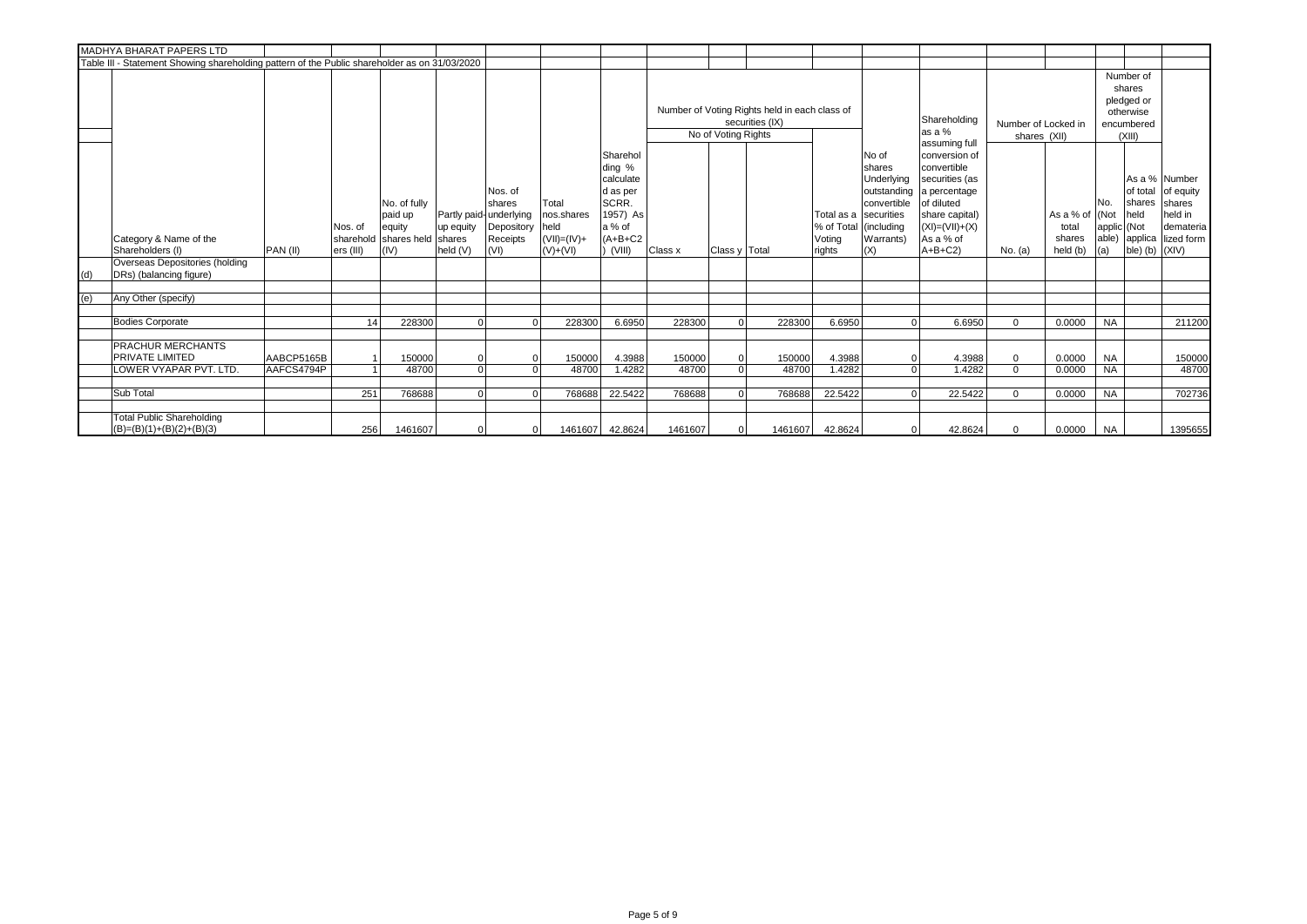|     | MADHYA BHARAT PAPERS LTD                                                                                        |          |                    |                                                                    |                                                            |                                                             |                                                                             |                                                                                |         |                     |                                                                  |                                                                    |                                                                  |                                                                                                                                                                                        |              |                                                     |                               |                                                            |                                                                                          |
|-----|-----------------------------------------------------------------------------------------------------------------|----------|--------------------|--------------------------------------------------------------------|------------------------------------------------------------|-------------------------------------------------------------|-----------------------------------------------------------------------------|--------------------------------------------------------------------------------|---------|---------------------|------------------------------------------------------------------|--------------------------------------------------------------------|------------------------------------------------------------------|----------------------------------------------------------------------------------------------------------------------------------------------------------------------------------------|--------------|-----------------------------------------------------|-------------------------------|------------------------------------------------------------|------------------------------------------------------------------------------------------|
|     | Table Iv - Statement Showing shareholding pattern of the Non Promoter - Non Public shareholder as on 31/03/2020 |          |                    |                                                                    |                                                            |                                                             |                                                                             |                                                                                |         |                     |                                                                  |                                                                    |                                                                  |                                                                                                                                                                                        |              |                                                     |                               |                                                            |                                                                                          |
|     |                                                                                                                 |          |                    |                                                                    |                                                            |                                                             |                                                                             |                                                                                |         | No of Voting Rights | Number of Voting Rights held in each class of<br>securities (IX) |                                                                    |                                                                  | Total<br>Shareholding                                                                                                                                                                  | shares (XII) | Number of Locked in encumbere                       |                               | Number of<br>shares<br>pledged or<br>otherwise<br>d (XIII) |                                                                                          |
|     | Category & Name of the<br>Shareholders (I)                                                                      | PAN (II) | No of<br>ers (III) | No. of fully<br>paid up<br>equity<br>sharehold shares held<br>(IV) | Partly paid- underlying<br>up equity<br>shares<br>held (V) | Nos. of<br><b>Ishares</b><br>Depository<br>Receipts<br>(VI) | Total<br>nos.share As a %<br>s held<br>$ (VII)=(IV)+  (A+B+C2$<br>$(V)+(V)$ | Sharehol<br>ding %<br>calculate<br>d as per<br>SCRR.<br>1957)<br>lof<br>(VIII) | Class x | Class y   Total     |                                                                  | Total as a securities<br>% of Total (including<br>Voting<br>rights | No of<br>shares<br>Underlying<br>convertible<br>Warrants)<br>(X) | as a %<br>assuming full<br>conversion of<br>convertible<br>securities (as<br>outstanding a percentage<br>of diluted<br>share capital)<br>$(XI) = (VII) + (X)$<br>As a % of<br>$A+B+C2$ | No. (a)      | As a % of appli (Not<br>total<br>shares<br>held (b) | IN <sub>o</sub><br>le)<br>(a) | As a<br>% of<br>total<br>(Not held<br>able)<br>(b)         | share Number of<br>equity<br>shares held<br>cabl applic dematerializ<br>ed form<br>(XIV) |
| (1) | Custodian / DR Holder                                                                                           |          |                    |                                                                    |                                                            |                                                             |                                                                             |                                                                                |         |                     |                                                                  |                                                                    |                                                                  |                                                                                                                                                                                        |              |                                                     |                               |                                                            |                                                                                          |
|     |                                                                                                                 |          |                    |                                                                    |                                                            |                                                             |                                                                             |                                                                                |         |                     |                                                                  |                                                                    |                                                                  |                                                                                                                                                                                        |              |                                                     |                               |                                                            |                                                                                          |
|     | Employee Benefit Trust (under<br>SEBI (Share based Employee<br>Benefit) Regulations, 2014)                      |          |                    |                                                                    |                                                            |                                                             |                                                                             |                                                                                |         |                     |                                                                  |                                                                    |                                                                  |                                                                                                                                                                                        |              |                                                     |                               |                                                            |                                                                                          |
|     | Total Non Promoter - Non Public<br>Shareholding $(C)=(C)(1)+(C)(2)$                                             |          |                    |                                                                    |                                                            |                                                             | οı                                                                          | 0.0000                                                                         |         |                     |                                                                  | 0.0000                                                             | 0                                                                | 0.0000                                                                                                                                                                                 | 01           | $0.0000$ NA NA                                      |                               |                                                            |                                                                                          |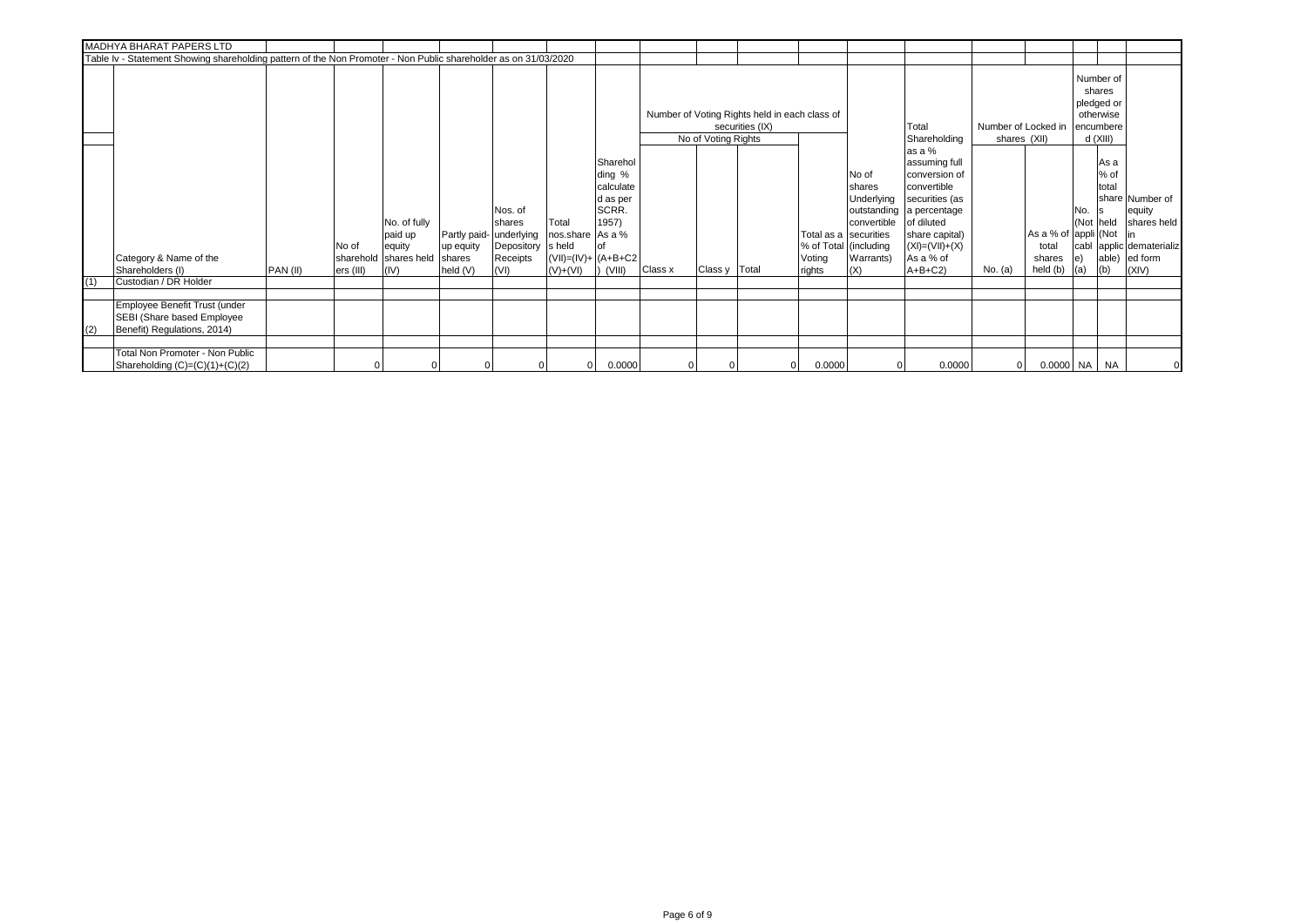|          | <b>MADHYA BHARAT PAPERS LTD</b> |                                    |             |                                                                                       |                                    |               |            |                   |                                               |                                                                                                                                                         |  |                                                                    |  |  |  |
|----------|---------------------------------|------------------------------------|-------------|---------------------------------------------------------------------------------------|------------------------------------|---------------|------------|-------------------|-----------------------------------------------|---------------------------------------------------------------------------------------------------------------------------------------------------------|--|--------------------------------------------------------------------|--|--|--|
| Annexure |                                 |                                    |             |                                                                                       |                                    |               |            |                   |                                               |                                                                                                                                                         |  |                                                                    |  |  |  |
|          |                                 |                                    |             | Table V - Statement showing details of significant beneficial owners as on 31/03/2020 |                                    |               |            |                   |                                               |                                                                                                                                                         |  |                                                                    |  |  |  |
|          |                                 |                                    |             |                                                                                       |                                    |               |            |                   |                                               |                                                                                                                                                         |  |                                                                    |  |  |  |
|          |                                 |                                    |             |                                                                                       |                                    |               |            |                   |                                               |                                                                                                                                                         |  | Date of<br>creation /<br>acquition of<br>significant<br>beneficial |  |  |  |
|          |                                 | Details of the (SBO)               |             |                                                                                       | Details of the registered owner    |               |            |                   | company, whether direct or indirect:          |                                                                                                                                                         |  | interest                                                           |  |  |  |
|          |                                 | (1)                                |             |                                                                                       | (II)                               |               |            |                   | Whether by virtue of: (III)                   | Details of holding / exercise of right of the SBO in the reporting<br>Exercise<br>other distribution Exercise<br>significant<br>influence<br>of control |  |                                                                    |  |  |  |
|          |                                 | PAN / Passport<br>No. in case of a |             |                                                                                       | PAN / Passport<br>No. in case of a |               |            |                   | Rights on<br>distributable<br>dividend or any |                                                                                                                                                         |  |                                                                    |  |  |  |
| Sr No    | Name                            | foreign national                   | Nationality | Name                                                                                  | foreign national                   | Nationality   | Shares (%) | Voting rights (%) | (% )                                          |                                                                                                                                                         |  |                                                                    |  |  |  |
|          |                                 |                                    |             | <b>SUDEEP</b><br><b>CHITLANGIA</b>                                                    | ACIPC6093M                         | <b>INDIAN</b> | 490000     | 14.3695           |                                               |                                                                                                                                                         |  |                                                                    |  |  |  |
|          |                                 |                                    |             | <b>JAYDEEP</b><br><b>CHITLANGIA</b>                                                   | AEMPC6597A                         | <b>INDIAN</b> | 430000     | 12.6100           |                                               |                                                                                                                                                         |  |                                                                    |  |  |  |
|          | Total                           |                                    |             |                                                                                       |                                    |               | 920000     | 26.9795           |                                               |                                                                                                                                                         |  |                                                                    |  |  |  |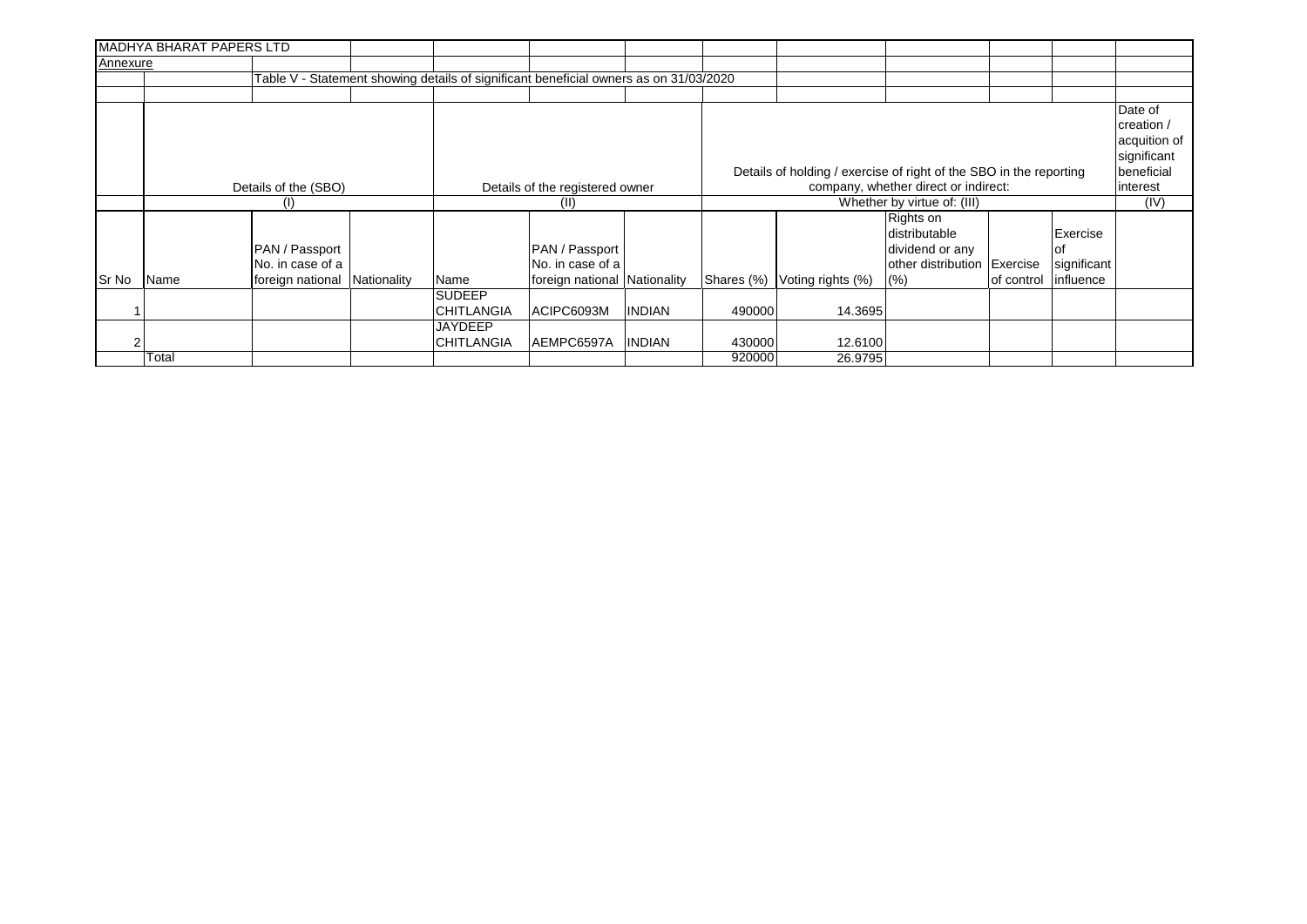| MADHYA BHARAT PAPERS LTD               |                 |          |              |          |
|----------------------------------------|-----------------|----------|--------------|----------|
| Distribution Schedule as on 31/03/2020 |                 |          |              |          |
| Share Holding                          | No of Holders   | % age    | No of Shares | % age    |
| Upto 50                                | 64              | 24.0602  | 3200         | 0.0938   |
| 51 to 100                              | 66              | 24.8120  | 6335         | 0.1858   |
| 101 to 150                             | 9               | 3.3835   | 1252         | 0.0367   |
| 151 to 250                             | $\overline{33}$ | 12.4060  | 6800         | 0.1994   |
| 251 to 500                             | 39              | 14.6617  | 17200        | 0.5044   |
| 501 to 5000                            | 30              | 11.2782  | 49264        | 1.4447   |
| Above 5000                             | $\overline{25}$ | 9.3985   | 3325949      | 97.5352  |
| <b>Grand Total</b>                     | 266             | 100.0000 | 3410000      | 100.0000 |
|                                        |                 |          |              |          |
|                                        |                 |          |              |          |
| Distribution Schedule as on 31/03/2020 |                 |          |              |          |
| Share Holding                          | No of Holders   | % age    | No of Shares | % age    |
| Upto 500                               | 211             | 79.3233  | 34787        | 1.0201   |
| 501 to 1000                            | 16              | 6.0150   | 13050        | 0.3827   |
| 1001 to 2000                           | 6               | 2.2556   | 9614         | 0.2819   |
| 2001 to 3000                           | 6               | 2.2556   | 16600        | 0.4868   |
| 4001 to 5000                           | $\overline{2}$  | 0.7519   | 10000        | 0.2933   |
| 5001 to 10000                          | $\overline{2}$  | 0.7519   | 16800        | 0.4927   |
| <b>Above 10000</b>                     | $\overline{23}$ | 8.6466   | 3309149      | 97.0425  |
| <b>Grand Total</b>                     | 266             | 100.0000 | 3410000      | 100.0000 |
|                                        |                 |          |              |          |
|                                        |                 |          |              |          |
| Distribution Schedule as on 31/03/2020 |                 |          |              |          |
| Notional Value of (Rs.)                | No of Holders   | % age    | Amount (Rs.) | % age    |
| <b>Upto 5000</b>                       | 211             | 79.3233  | 347870       | 1.0201   |
| 5001 to 10000                          | 16              | 6.0150   | 130500       | 0.3827   |
| 10001 to 20000                         | 6               | 2.2556   | 96140        | 0.2819   |
| 20001 to 30000                         | 6               | 2.2556   | 166000       | 0.4868   |
| 40001 to 50000                         | $\overline{2}$  | 0.7519   | 100000       | 0.2933   |
| 50001 to 100000                        | $\overline{2}$  | 0.7519   | 168000       | 0.4927   |
| Above 100000                           | 23              | 8.6466   | 33091490     | 97.0425  |
| <b>Grand Total</b>                     | 266             | 100.0000 | 34100000     | 100.0000 |